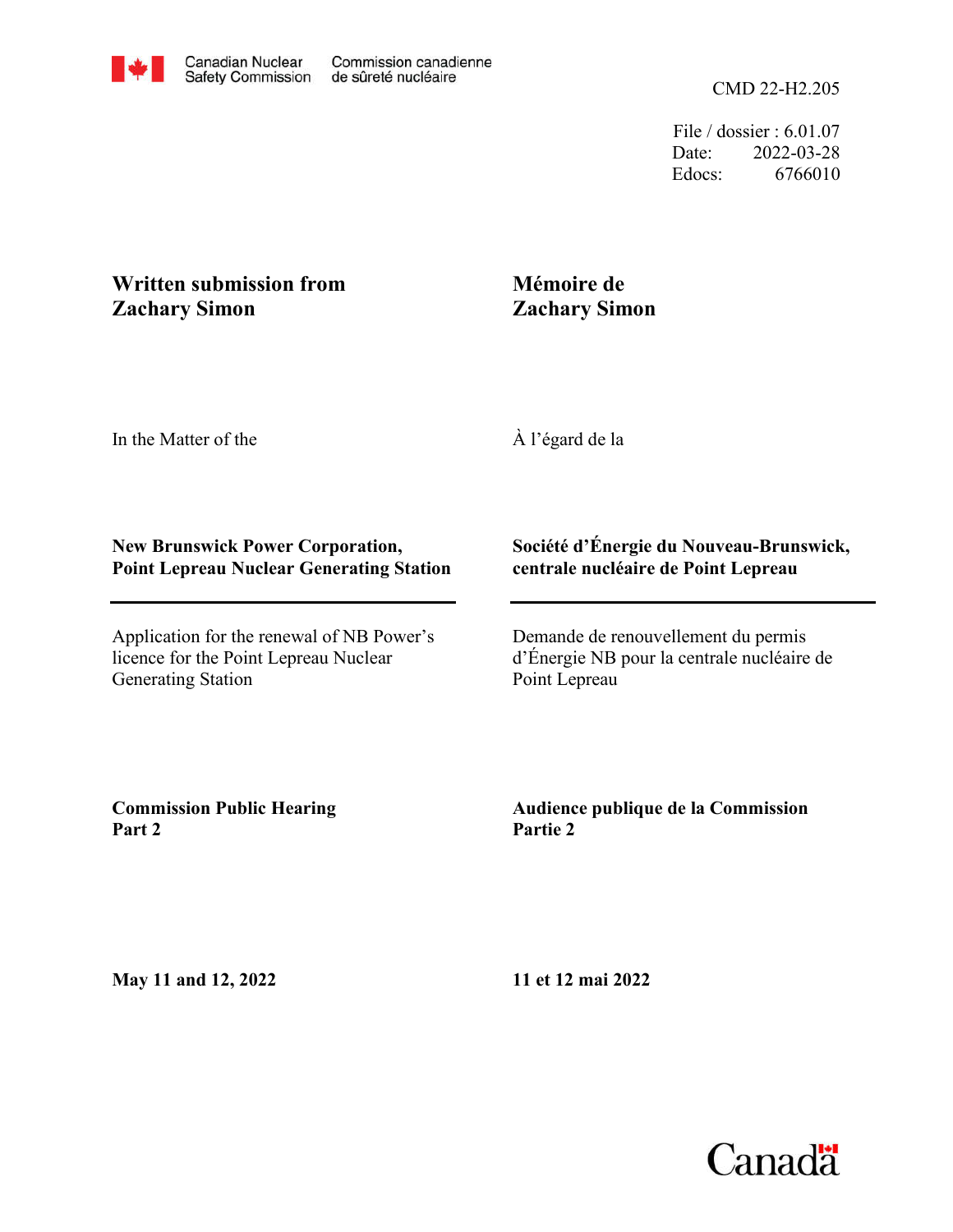Upper Rexton, NB Zachary Simon

March 20, 2022

interventions@cnsc-ccsn.gc.ca Ottawa, ON K1P 559 280 Slater Street, P.O. Box 1046 Canadian Nuclear Safety Commission Commission Secretariat

#### [Commission Secretariat:](mailto:interventions@cnsc-ccsn.gc.ca)

license for the Point Lepreau Nuclear Generating Station. I am writing today to state my support for the request by New Brunswick Power to renew the operating

throughout the Covid-19 pandemic. interacting with local public health services to protect the health and safety of our community members northwest of Moncton, New Brunswick. Currently, I am our community's Covid response co-ordinator, My name is Zack Simon, and I am a member of the Elsipogtog First Nation, a Mi'kmaq community

community were addressed through open lines of communication. increase the level of knowledge of station operations and ensure any questions and concerns of our purpose of my role was to act as a liaison between our community and the Point Lepreau station, to help Previously, I represented my community with regards to relations with New Brunswick Power. The

information, questions and perspectives could flow respectfully both ways. cheerleader. That is, my role was not to promote the station, but instead act as a channel through which In order to represent the best interests of my community, my role was one of a bridge as opposed to

Brunswick. I would like to share some examples of my experience: and the environment. And I now better appreciate the important role the station plays for all of New understand how the station operates and the priority that is placed on protecting the safety of people the station on our lands and community. However, through my experience I have come to better I must admit, initially I was skeptical about nuclear power and had some concerns about the impact of

- extended to all aspects of their operations. safe. To me this demonstrates a strong culture of safety and protection which I believe is the stairs, we were encouraged to speak up, challenge and coach each other to keep each other everyone, no matter what job you held. Even for something as simple as holding a handrail on training as all employees. I was impressed to see a cohesive team where safety was a priority for • I visited the station and received an in-depth tour and briefing. I also received the same safety
- understanding of the station operations. could take back to my community, to help explain the technical aspects and promote a stronger • I appreciated the efforts of the Point Lepreau staff to work with me to develop materials that I